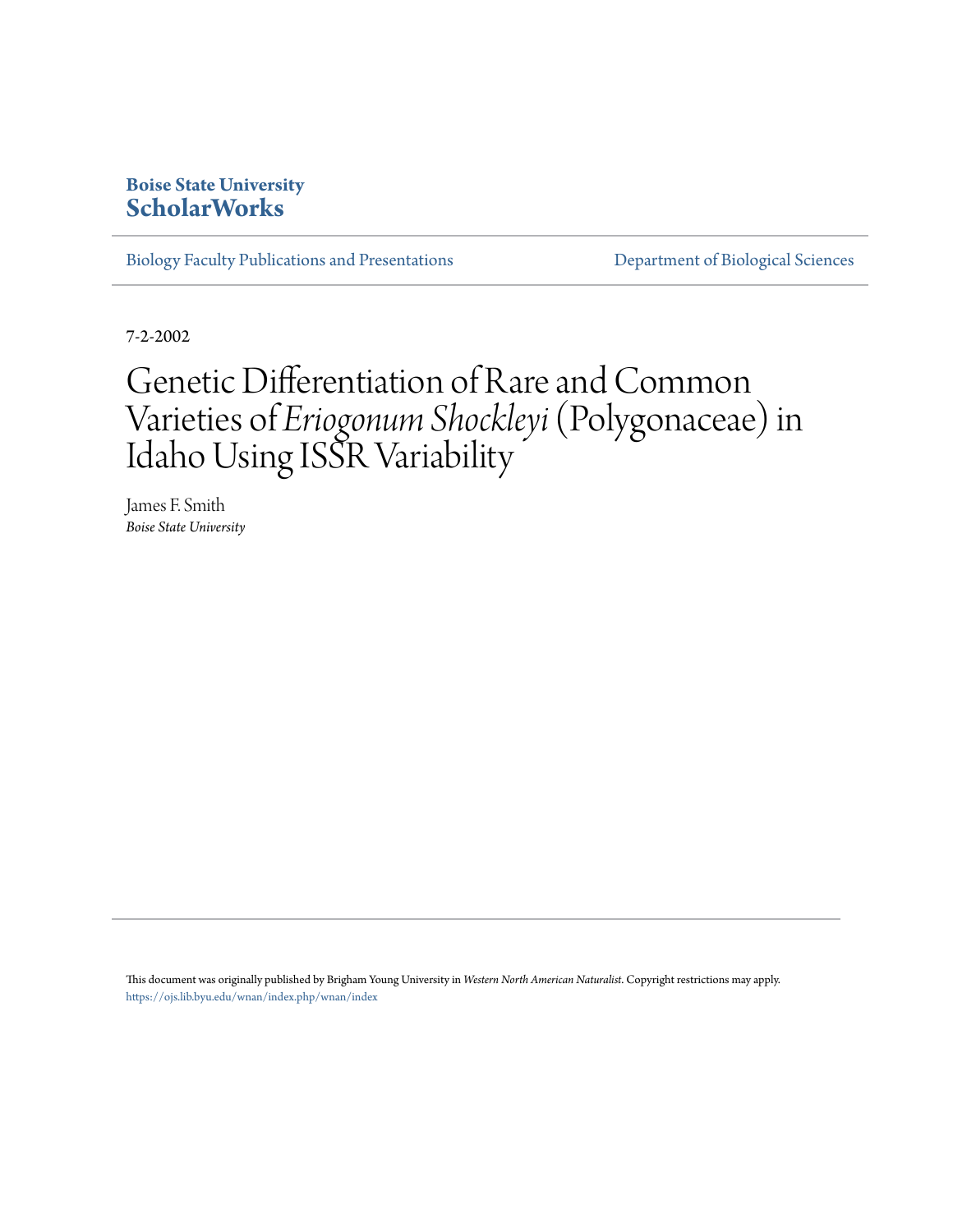# GENETIC DIFFERENTIATION OF RARE AND COMMON VARIETIES OF *ERIOGONUM SHOCKLEYI* (POLYGONACEAE) IN IDAHO USING ISSR VARIABILITY

#### James F. Smith<sup>1</sup> and Terry A. Bateman<sup>1</sup>

ABSTRACT.—Idaho populations of *Eriogonum shockleyi* are divided taxonomically into 2 varieties: *E. shockleyi* var. *packardae*, which is endemic to Idaho, and the typical variety, which is widespread in the western United States. Recent morphological investigations of *E. shockleyi* in Idaho have identified potentially reliable morphological characters for field identification of the subspecific taxa. This paper investigates the genetic basis for the separation of the 2 varieties of *E. shockleyi* using inter simple-sequence repeats (ISSR) markers. Although we found some morphological differences between the populations that correlated with the 2 varieties, we identified no molecular markers in this study to distinguish between them. Morphological measurements obtained in the field indicate that although a population may have an overall average morphology that defines the variety, some individuals in nearly all populations have putative diagnostic characters that define the other variety. The morphological characters used to distinguish the 2 varieties are most likely the result of environmental variability and could result from differences in precipitation and soil water retention. Alternatively, high levels of outcrossing through pollen flow could be obscuring selection for morphological characters at particular sites.

*Key words:* Eriogonum shockleyi, *ISSR, variety, rare plants, Polygonaceae, populations.*

Increasing pressures on natural resources have raised questions and concern regarding the status and management of rare populations and species of plants. Of critical concern regarding the status of rare plants is whether they are genetically distinct from more common and widespread congeners and conspecifics (Falk and Holsinger 1991). Genetic variation and the distribution of this variation in rare plant populations provide information for understanding the origin and evolution of rare plants as well as management considerations.

One plant species that merits further study is *Eriogonum shockleyi* S. Wats (Polygonaceae). *Eriogonum shockleyi* is a widespread species in the western United States, known from California to Colorado, south to Arizona and New Mexico, and north to Idaho. This species commonly occurs on barren rocky, clay, or sandy substrates in shrubland or pinyon-juniper communities (Reveal 1985). The species has been separated into 2 varieties, *E. shockleyi* var. *shockleyi* S. Wats and *E. shockleyi* var. *packardae* Reveal. *Eriogonum shockleyi* var. *packardae* is a rare Idaho endemic found from the Halverson Lakes region of Ada County along the Snake River to the Bruneau River drainage of Owyhee County (Fig. 1, Table 1).

The 2 varieties have a history of being difficult to distinguish (DeBolt and Rosentreter 1988). Both are mound-forming perennials with densely compact rosettes. Recent morphometric analysis of these 2 varieties has identified 4 morphological characters that readily delimit them (Moseley and Reveal 1996). These 4 characters are peduncle length, leaf blade width, leaf blade length, and petiole length. In general, *E. shockleyi* var. *shockleyi* has longer peduncles and larger leaves than does *E. shockleyi* var. *packardae* (Moseley and Reveal 1996). These 4 characters readily separated all Idaho populations of *E. shockleyi* into the 2 varieties, with the exception of a single population from Upper Sugar Valley, Owyhee County (Fig. 1). This last population was identified as an intermediate between the 2 varieties during morphometric analyses of herbarium material, although morphologically the individuals were readily identified as one or the other in the field (Moseley and Reveal 1996).

The morphological distinctiveness and geographic disjunction of the 2 varieties of *E. shockleyi* raise the possibility that these represent a

<sup>1</sup>Department of Biology, Boise State University, 1910 University Drive, Boise, ID 83725.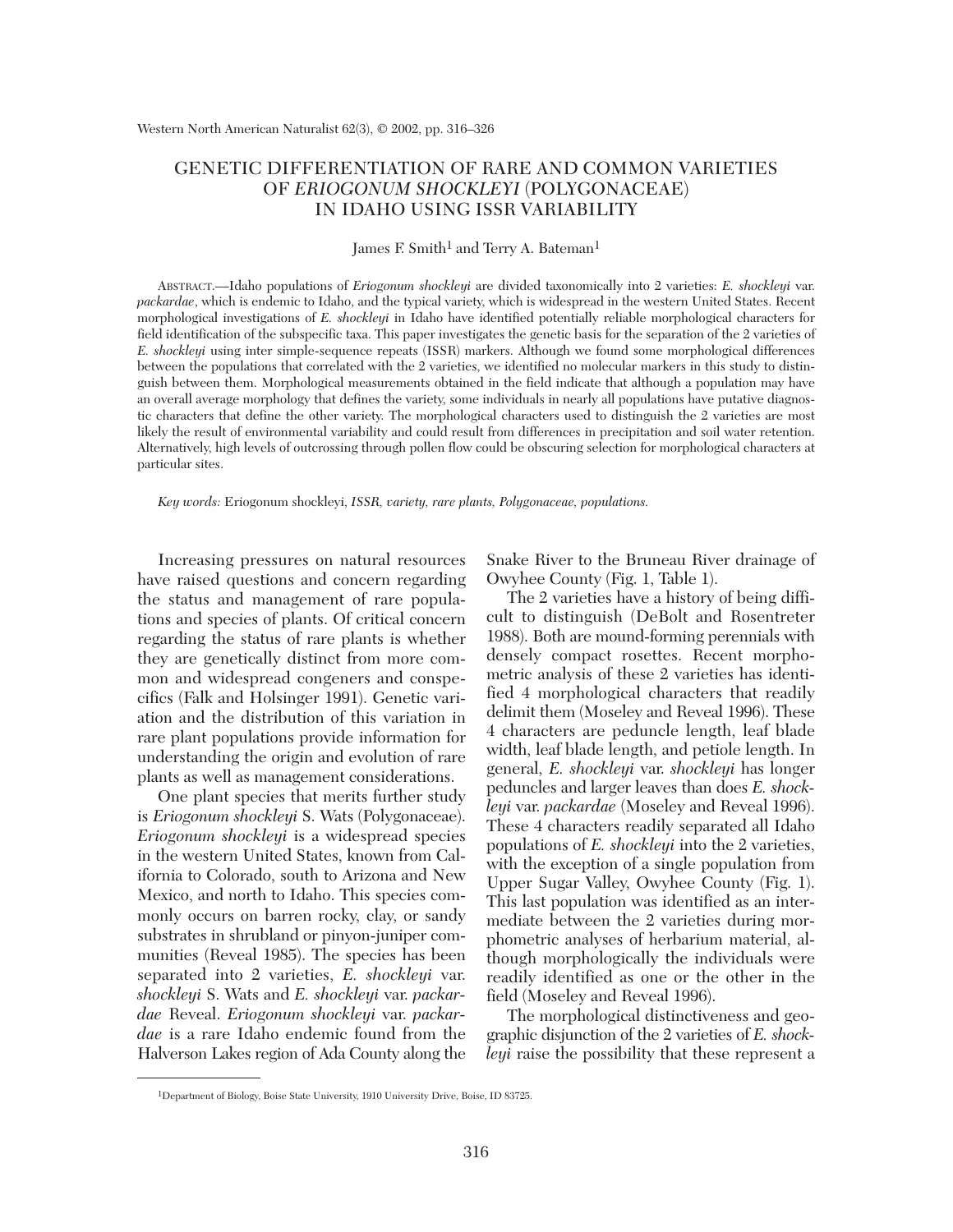

Fig. 1. Map of southern Idaho showing localities for all *Eriogonum shockleyi* var. *packardae* (shown with squares) and *E. shockleyi* var. *shockleyi* (shown with circles) populations sampled as part of this study. The population represented by a mixture of the 2 varieties is shown with an open circle (USV). Abbreviations for populations follow Table 1.

progenitor-derivative pair (Gottlieb 1973a, 1973b, 1974). In progenitor-derivative pairs, the rare taxon is generally thought to have evolved from an isolated population of its more common and widespread relative. Isolation may have occurred as the result of climate changes (Smith and Pham 1996), substrate differences (Gottlieb 1973b), polyploidy (Ownbey 1950, Soltis and Soltis 1991), chromosome rearrangements (Gottlieb 1974), or long-distance dispersal into new habitats (Kliman and Hey 1993). If this progenitor-derivative hypothesis is correct, the genetic variation found in populations of *E. shockleyi* var. *packardae* is expected to be a subset of that found in *E. shockleyi* var. *shockleyi* (Gottlieb 1973a, 1974).

The best means of assessing genetic variation of rare plants is to examine directly the level and structure of genetic diversity of several populations of both varieties. Molecular methods have provided many insights into the genetic diversity of rare plants (Waller et al. 1987, Lesica et al. 1988, Hickey et al. 1991, van Buren et al. 1994, Smith and Pham 1996, Hickerson and Wolf 1998, Archibald et al. 2001). In this paper we make use of inter simple-sequence repeats (ISSRs). These markers provide considerable amounts of variability within populations and have gained a reputation for their repeatability. The markers utilize regions of DNA that are segments of short repetitive sequences. For example, a segment of DNA may have a sequence of GGA repeated any number of times. This variability in the size of these segments (number of times the sequence is repeated) is often used as a population level marker (microsatellite; Sunnucks 2000). ISSR variability instead makes use of the spaces between these repeats. The primers for ISSR markers incorporate simple-sequence repeats and are anchored on one end with a random tag from outside the repeating region (Zietkiewicz et al. 1994). Amplified products are the areas between the primer binding sites, and the data used in the analysis are whether 2 repeat sites are in close enough proximity to produce a band of DNA during the amplification procedure. Sites that differ in the length of DNA between them will be scored as different loci.

ISSRs have not had the breadth of use that RAPDs have, but studies utilizing these data report a high degree of resolution among populations and individuals (Charters et al. 1996, de la Hoz et al. 1996, Tsumura et al. 1996, Yang et al. 1996, Nagaoka and Ogihara 1997, Wolfe et al. 1998). In their study of diploid hybrid speciation in *Penstemon,* Wolfe et al.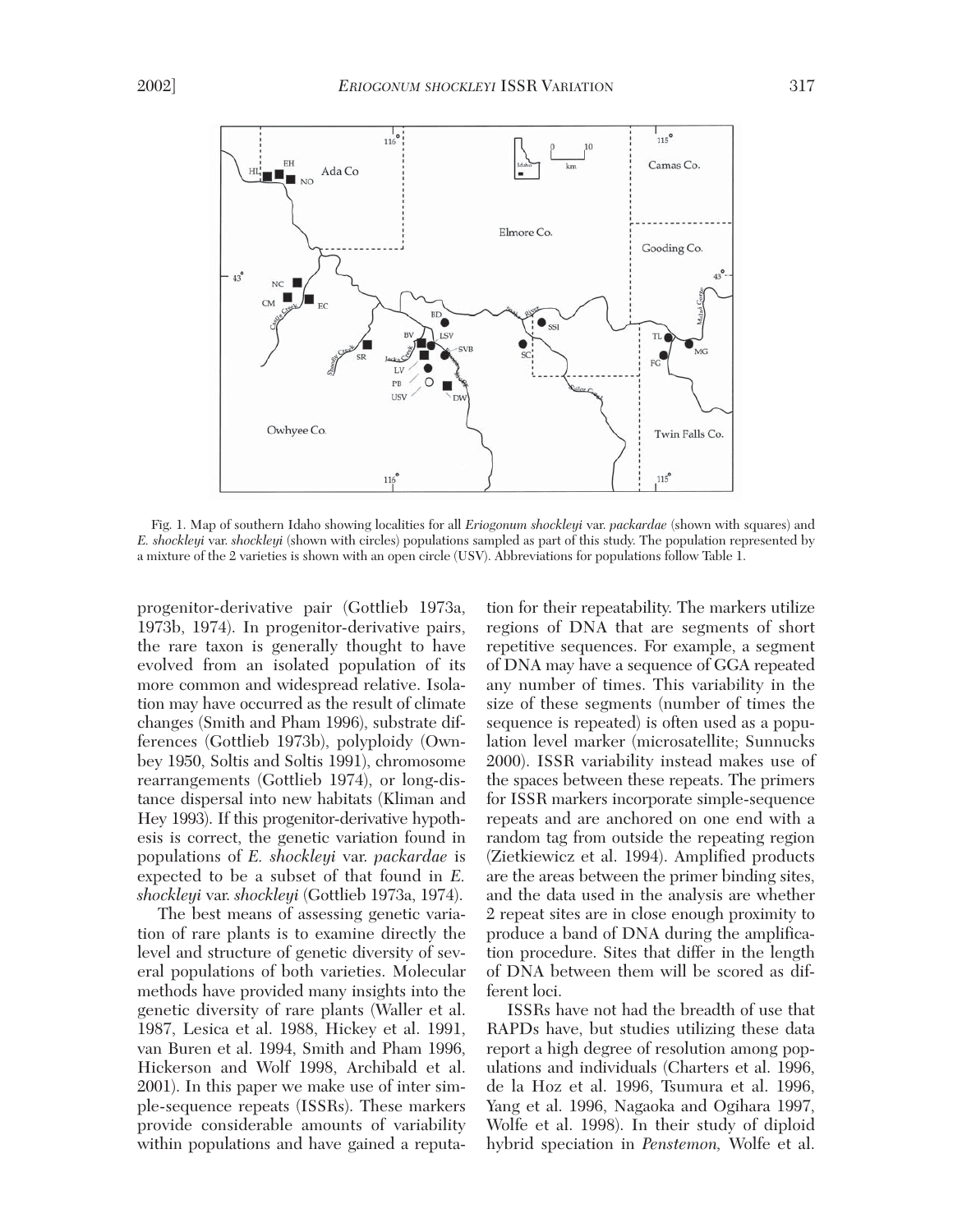| Variety                     | Abbreviation | Idaho county      | Site                     |  |
|-----------------------------|--------------|-------------------|--------------------------|--|
| E. shockleyi var. packardae | ΕH           | Ada               | East of Halverson Lakes  |  |
|                             | HL           | Ada               | Halverson Lakes          |  |
|                             | NP           | Ada               | North of Priest Ranch    |  |
|                             | BV           | Owyhee            | Bruneau Valley Rim       |  |
|                             | CМ           | Owyhee            | Castle Creek Mines       |  |
|                             | DW           | Owyhee            | Deer Water               |  |
|                             | EС           | Owyhee            | East of Castle Creek     |  |
|                             | LV           | Owyhee            | Little Valley            |  |
|                             | NC.          | Owyhee            | North of Castle Creek    |  |
|                             | <b>SR</b>    | Owyhee            | Shoofly Road             |  |
|                             | <b>USV</b>   | Owyhee            | Upper Sugar Valley       |  |
|                             | <b>OR</b>    | Elko, NV          | O'Neill Basin Road       |  |
| E. shockleyi var. shockleyi | SSI          | Elmore            | South of Schoff's Island |  |
|                             | MG.          | Gooding           | Malad Gorge              |  |
|                             | <b>BD</b>    | Owyhee            | <b>Bruneau Dunes</b>     |  |
|                             | <b>LSV</b>   | Owyhee            | Lower Sugar Valley       |  |
|                             | <b>PB</b>    | Owyhee            | <b>Prominent Buttes</b>  |  |
|                             | <b>SC</b>    | Owyhee            | Lower Sailor Creek       |  |
|                             | <b>SVB</b>   | Owyhee            | Sugar Valley Badlands    |  |
|                             | FG           | <b>Twin Falls</b> | <b>Fossil Gulch</b>      |  |
|                             | TL           | <b>Twin Falls</b> | Lower Salmon Falls       |  |
|                             |              |                   | Dam Transmission Line    |  |

TABLE 1. Sampled populations of *Eriogonum shockleyi*. Taxonomic classification follows that of Moseley and Reveal (1996) with the exception of OR that was classified by the first author based on population averages of morphological measurements. Full descriptions and coordinates of localities are available in Moseley and Reveal (1996) with the exception of OR, which was found at 41°37.111′N, 114°49.631′W, 1713 m elevation.

(1998) scored 270 bands across 5 taxa, of which 4 were fixed across all populations of all taxa. Other bands provided sufficient variation such that individual DNA accessions could be genotyped with 1 to 3 ISSR primers, and markers for all species were found with these data. Likewise, 41 ISSR markers from 3 primers successfully distinguished among 34 lines of Chinese sorghum (Yang et al. 1996), and either of 2 primers successfully distinguished 16 of 20 cultivars of *Brassica napus* ssp. *oleifera* (Charters et al. 1996). Thus, the variability detected in ISSR markers has utility to recognize different lineages, cultivars, species, and groups of closely related species (Wolfe et al. 1998).

This paper specifically seeks to determine (1) the genetic variability in the rare variety *E. shockleyi* var. *packardae* using ISSR markers, (2) degree of genetic distinctiveness between *E. shockleyi* var. *packardae* and its more common conspecific, *E. shockleyi* var. *shockleyi,* and (3) degree of morphological distinctiveness between the 2 aforementioned varieties.

#### **METHODS**

#### Material Acquisition

All known populations that were located in a 1995 survey of *Eriogonum shockleyi* var.

*packardae* (Moseley and Reveal 1996) from Idaho were sampled (Fig. 1, Table 1), with the exception of 1 population near Perjue Canyon, Owyhee County. This population is located near the Shoofly Road; therefore, its omission from the analysis is not likely to seriously bias the conclusions. An additional population from Nevada that fit the description of *E. shockleyi* var. *packardae* (R. Moseley personal communication) also was sampled, although the variety was not known previously to occur outside of Idaho. Twelve populations were assigned to *E. shockleyi* var. *packardae* (Table 1).

We also sampled 9 of 11 known populations of *E. shockleyi* var. *shockleyi* in Idaho (Moseley and Reveal 1996, Fig. 1, Table 1). Two populations near Horse Hill, Owyhee County, were omitted (Moseley and Reveal 1996, Narad et al. 1997). Their omission is unlikely to affect the results, however, as other populations near the Horse Hill population were sampled. From each of the 21 populations, we randomly selected 28 individuals.

#### DNA Analysis

DNA was extracted from all individuals using Qiagen DNeasy plant miniprep kits following the manufacturer's instructions. All amplifications used 1 μL of template DNA in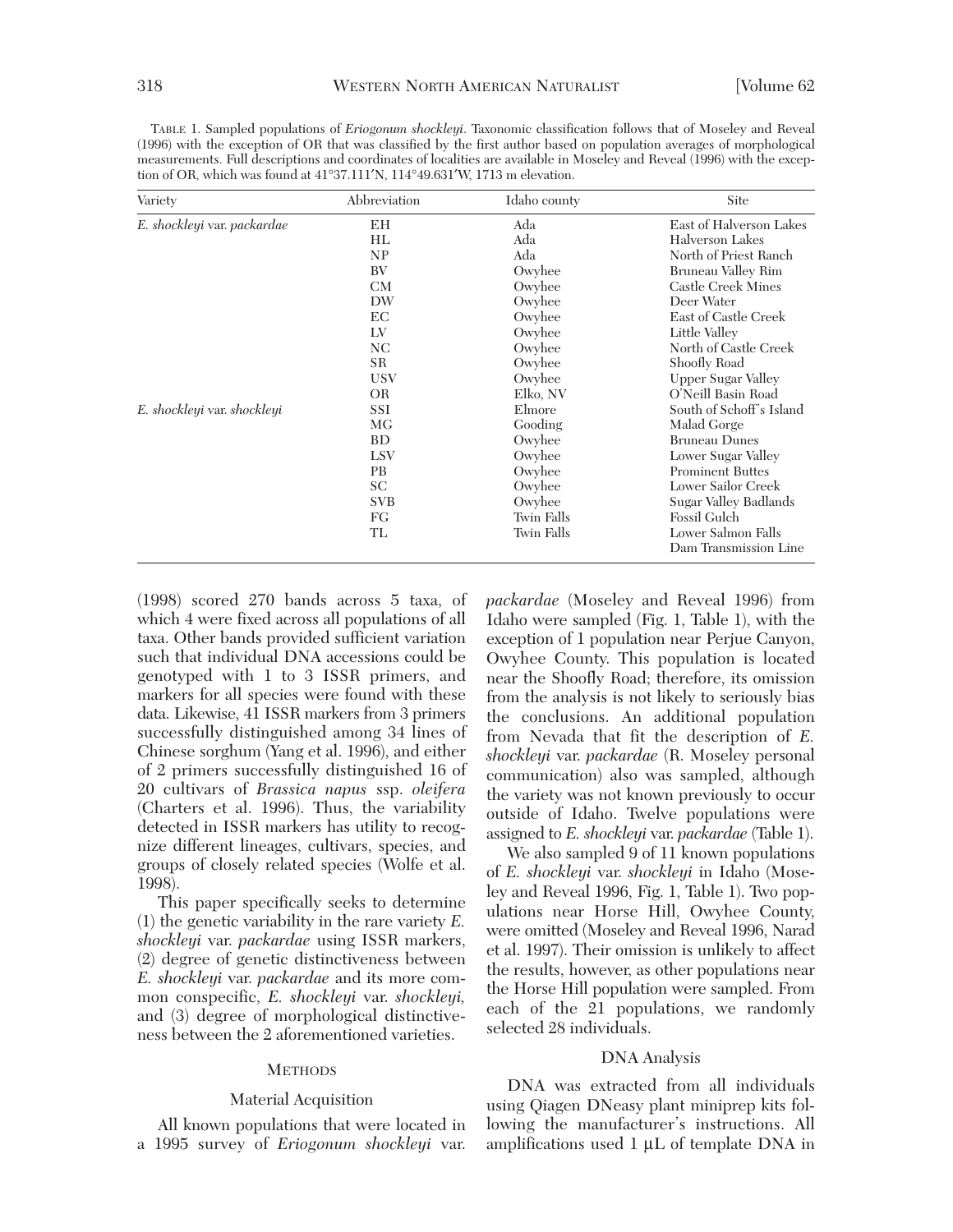25 μL reactions. Eight primers were used in all reactions: (1)  $(CT)_8TC$ , (2)  $(CT)_8RG$ , (3)  $(CA)_6RY$ , (4)  $(GT)_6RG$ , (5)  $(GT)_6AY$ , (6)  $CAA(GA)_{6}$ , (7)  $(GT)_{6}$ ) YR, and (8)  $(CA)_{6}RG$ . Reaction conditions were 1X magnesium-free buffer provided by manufacturer, 3 mM MgCl<sub>2</sub>,  $0.16$  mM each of dCTP, dATP, dGTP, and dTTP,  $0.1 \text{ mg } \text{mL}^{-1}$  BSA,  $0.4 \text{ pmol primer}$ , and 0.5 μL Taq polymerase (Promega). Amplification profiles varied in annealing temperature, depending on the primer, and were optimized for each of the primers to produce clear and repeatable amplifications. They otherwise consisted of 1.5 minutes at 94°C, followed by 35 cycles of 40 seconds at 94°C, 45 seconds at 44°C, 1.5 minutes at 72°C followed by 45 seconds at 94°C, 45 seconds at 44°C, and 5 minutes at 72°C. Ultimately, we used 3 different annealing temperatures for the different primers: 44°C was used for primers 1, 3, 5,

for primer 4. Total amplified reaction mixes were run on 1.4% agarose gels for 5 hours at 35 volts. After electrophoresis, gels were stained with ethidium bromide and photographed. Standard markers were included in the first and last lane of each gel. Initial surveys of each ISSR primer, using a subset of the individuals in the analysis, indicated that bands were fully repeatable in duplicate gels.

and 7; 42°C for primers 2, 6, and 8; and 48°C

#### Data Scoring

Gels were scored by first determining the size of the amplified fragment and then scoring each individual for presence or absence of each band. Primer 2 never successfully amplified population MG (Table 1) despite several attempts at altering reaction conditions and annealing temperatures. Likewise, primer 6 did not amplify populations SSI and LSV (Table 1). When we obtained no amplification products from individuals, these individuals were considered to be missing data and were not scored as homozygous recessives for the absence of the amplified bands.

# Molecular Data Analysis

Each amplified fragment of a particular size was scored as a distinct locus. Because ISSR markers act as dominants, heterozygous individuals all will be counted as dominants with the marker present. We converted presence of each locus into a population percentage based

on the number of individuals with the marker in each population for all populations. These data were then analyzed in BIOSYS-1 (Swofford and Selander 1981) to determine gene diversity statistics (Nei 1973) and genetic relatedness. Since primers 2 and 6 had missing data for entire populations, these data were removed from the analysis. Percent loci polymorphic was calculated with and without the data from primers 2 and 6.

Gene diversity statistics (Nei 1973) were calculated for each ISSR marker scored using the WRIGHT78 program of BIOSYS-1 (Swofford and Selander 1981). Because of limitations in using amplified gene regions to assess genetic diversity (heterozygotes remain undetected due to inheritance of markers as dominants), we expected assessments of diversity using these markers to be lower than when compared to studies with codominant loci such as isozymes (Novak et al. 1996, Smith and Pham 1996). In addition, markers with high frequencies (1-3/N, 0.995 in this study) were omitted from the analysis, as recommended by Lynch and Milligan (1994), based on theoretical examination of the use of dominant markers in estimating genetic diversity.

Genetic relatedness for all populations was analyzed using the CLUSTER program of BIOSYS-1 (Swofford and Selander 1981).

#### Morphological Characters

Four morphological characters have been identified as readily separating *Eriogonum shockleyi* var. *shockleyi* from *E. shockleyi* var. *packardae* in Idaho (Moseley and Reveal 1996): peduncle length, leaf width, leaf length, and petiole length. These 4 morphological characters were measured for each individual on fresh plant material. We averaged these morphological data for each of the characters for each population and calculated a standard deviation for each mean. Significant differences between means were determined using a *t* test (Snedecor and Cochran 1980).

Analysis of variance (ANOVA) was used to determine if each of the morphological variables differed between varietal designation. Regression analysis was used to determine if morphological variables depended on longitude of the populations or precipitation received by the population. Since the goal was to determine a correspondence to longitude and precipitation for the entire species, all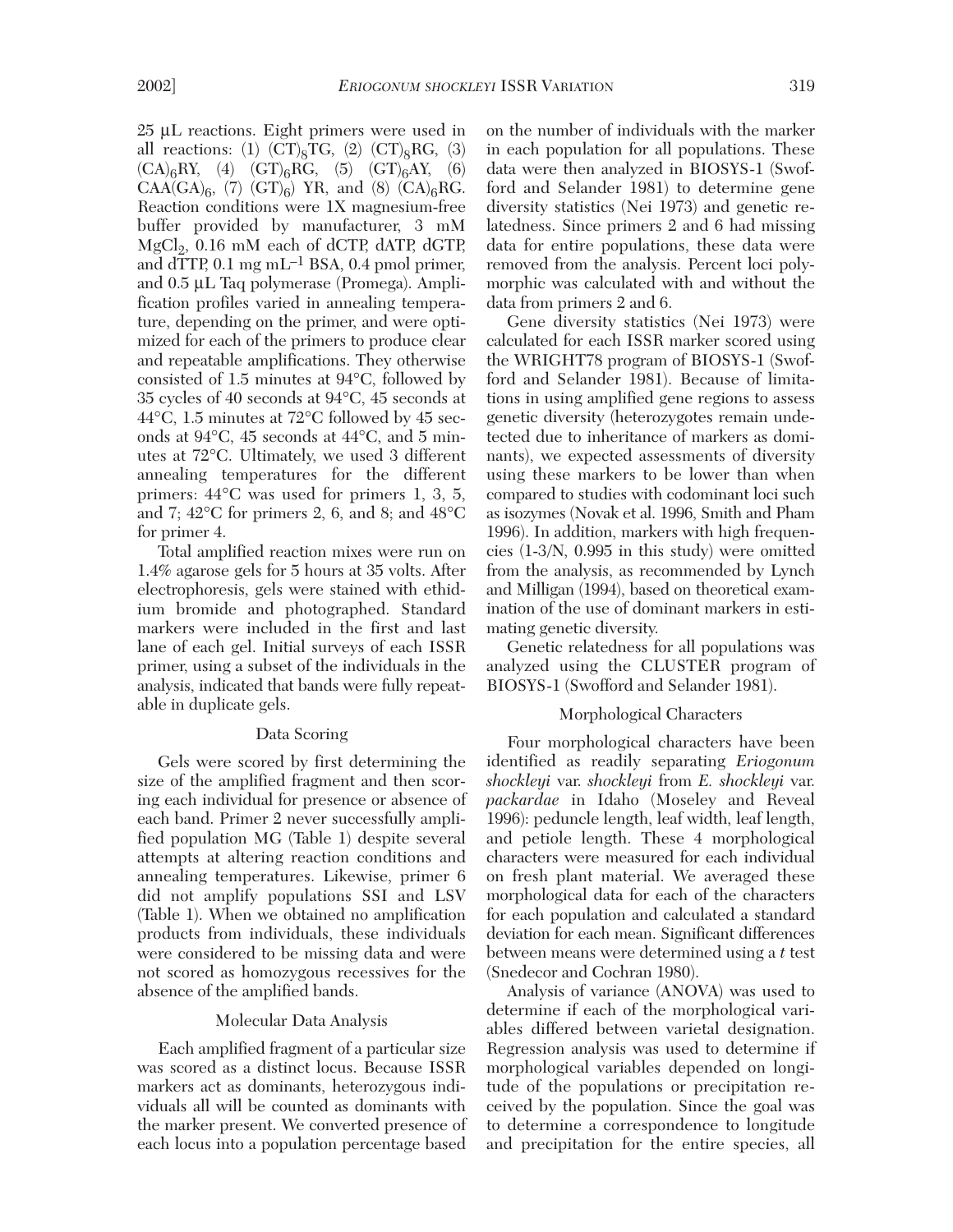TABLE 2. Summary of morphological data gathered for all populations of *Eriogonum shockleyi* sampled from Idaho. Populations are listed in order of increasing peduncle length. Classification to variety follows Moseley and Reveal (1996). Superscript letters denote groups of means that are not significantly different from each other at the *P* = 0.05 level using a *t* test.

| Variety   | Population | Peduncle<br>length (cm)<br>mean $\pm s$ | Leaf length<br>$(mm)$ mean<br>$\pm s$ | Leaf blade<br>width (mm)<br>mean $\pm s$ | Petiole length<br>(mm) mean<br>$\pm s$ |
|-----------|------------|-----------------------------------------|---------------------------------------|------------------------------------------|----------------------------------------|
| packardae | NC.        | $4.5a \pm 2.0$                          | $6.2b\pm1.1$                          | $1.9bcd \pm 0.5$                         | $1.7abc\pm 0.6$                        |
| packardae | SR         | $4.9a \pm 3.1$                          | $6.5bcd \pm 1.8$                      | $1.7ab \pm 0.5$                          | $1.9bcd \pm 1.0$                       |
| packardae | NP         | $5.0a \pm 2.3$                          | $6.8$ bcde $\pm 1.1$                  | $1.8abc \pm 0.4$                         | $2.4 \text{efg}\pm 0.6$                |
| packardae | BV         | $5.5^{ab} \pm 2.4$                      | $6.5bcd \pm 1.4$                      | $1.9bcd \pm 0.5$                         | $1.6^{ab} \pm 0.6$                     |
| shockleyi | SSI        | $5.5^{ab} \pm 3.3$                      | 6.4 $b$ c $\pm$ 1.2                   | $2.2de \pm 0.6$                          | $1.7abc\pm 0.7$                        |
| packardae | EН         | $5.6^{ab} \pm 2.6$                      | $5.1a+1.1$                            | $1.5a + 0.4$                             | $1.3a + 0.5$                           |
| packardae | DW         | $5.7ab + 2.4$                           | $7.0$ bcdef $\pm 1.5$                 | $2.1$ cde $\pm 0.6$                      | $2.0$ bcde $+0.7$                      |
| packardae | CM         | $5.7ab \pm 3.3$                         | $6.8$ bcde $\pm 1.3$                  | $2.1$ cde $\pm 0.6$                      | $1.8bcd$ $\pm 0.6$                     |
| shockleyi | <b>LSV</b> | $5.8ab + 2.9$                           | $7.4 \text{e}$ f+1.7                  | $2.1$ cde $\pm 0.5$                      | $2.3$ defg $+0.8$                      |
| packardae | <b>USV</b> | $5.9ab \pm 3.2$                         | $6.8$ bcde $\pm 1.6$                  | $1.9bcd + 0.6$                           | $1.9bcd \pm 1.1$                       |
| packardae | <b>OR</b>  | 6.0ab $\pm$ 5.5                         | $6.2b\pm1.3$                          | $1.8abc \pm 0.4$                         | $1.8bcd+0.7$                           |
| shockleyi | <b>SVB</b> | $6.3abc + 2.9$                          | $7.3^{\text{def}}\pm1.3$              | $2.3e_{\pm}0.7$                          | $2.1$ cdef $\pm 0.6$                   |
| packardae | НL         | $7.1bcd + 2.4$                          | $7.2$ cdef $\pm 1.6$                  | $1.9bcd \pm 0.7$                         | $2.6$ g $\pm$ 1.2                      |
| packardae | EC         | $7.5bcd + 2.8$                          | $7.1$ $cdef+1.1$                      | $2.2^{\text{de}}\pm 0.4$                 | $2.0$ bcde $\pm 0.6$                   |
| shockleyi | <b>PB</b>  | 7.5 <sup>bcd</sup> <sub>±3.3</sub>      | $7.8$ fg $\pm$ 1.2                    | $2.5\text{e}f \pm 0.6$                   | $2.5$ <sup>fg<math>\pm</math>0.6</sup> |
| packardae | LV         | $8.1cd \pm 3.3$                         | $7.8$ fg $\pm$ 1.5                    | $2.4e_{\pm}0.6$                          | $2.7g \pm 0.9$                         |
| shockleyi | BD         | $8.4d{\pm}3.6$                          | $7.4 \times 1.4$                      | $2.4e{\pm}0.5$                           | $2.1$ cdef $\pm 0.7$                   |
| shockleyi | SC         | $10.6e{\pm}3.6$                         | $7.1$ cdef $\pm 1.1$                  | $2.3e{\pm}0.7$                           | $2.0$ bcde $\pm 0.6$                   |
| shockleyi | FG         | $12.7f \pm 4.3$                         | $8.4$ gh $\pm$ 1.7                    | $2.5\text{e}f \pm 0.6$                   | $2.3$ defg $\pm 1.7$                   |
| shockleyi | МG         | $15.1$ $\pm 5.9$                        | $9.2hi + 2.0$                         | $3.0$ $\pm 0.6$                          | $2.5$ <sup>fg</sup> $\pm$ 1.0          |
| shockleyi | TL         | $15.9g\pm 5.6$                          | $9.5 + 2.2$                           | $2.9$ fg $\pm 0.8$                       | $2.5$ <sup>fg</sup> $\pm$ 1.0          |

populations were considered together in these analyses. Additionally, a minimum of longitude data for each variety precluded a separate analysis for each variety separately. Precipitation data were determined from a precipitation map for the region (Fig. 3). All analyses were done using SAS (Version 8) and were conducted using the population means (Table 2) of the morphological variables.

# **RESULTS**

Six to 12 different bands were amplified for each of the primers, with an average of 8 bands per primer (including data for primers 2 and 6) and a total of 64 loci from all 8 primers. Due to the lack of amplification for entire populations with primers 2 and 6, and limitations to the number of loci that can be analyzed using BIOSYS-1, we excluded the data from primers 2 and 6 from the analysis for a total of 51 bands examined. None of the amplified products were monomorphic across all populations examined. The least polymorphic locus had a frequency of 98.3%. Eight bands were found within a single population and are rare within each population, occurring in only 4–13 individuals from each population.

The proportion of ISSR loci polymorphic per population ranged from 25.5% (population SSI, Table 1) to 66.7% (population PB, Table 1) with the bands from primers 2 and 6 excluded, both from *Eriogonum shockleyi* var. *shockleyi*. When the data from primers 2 and 6 were added separately or combined, proportions differed only slightly and ranking was altered in terms of the highest proportion of loci polymorphic in only a few cases. With all data included, the proportion of loci polymorphic ranged from 20.3% (SSI) to 62.5% (PB and CM, the latter population *E. shockleyi* var. *packardae*).

None of the markers sampled in this analysis occurred at a frequency higher than the 0.995 recommended cutoff value of Lynch and Milligan (1994). Total genetic diversity  $(H_T)$ ranged from 0.003 to 0.499 for all 21 populations, with a mean of 0.263. Within  $(H<sub>S</sub>)$ - and among  $(D_{ST})$ -population diversity components ranged from 0.003 to 0.391 and 0.000 to 0.381, respectively. Means for within- and amongpopulation diversity were 0.163 and 0.100, respectively. Gene differentiation relative to total population  $(G_{ST})$  ranged from 0.016 to 0.954, with a mean of 0.299. Means for the varieties did not differ greatly from each other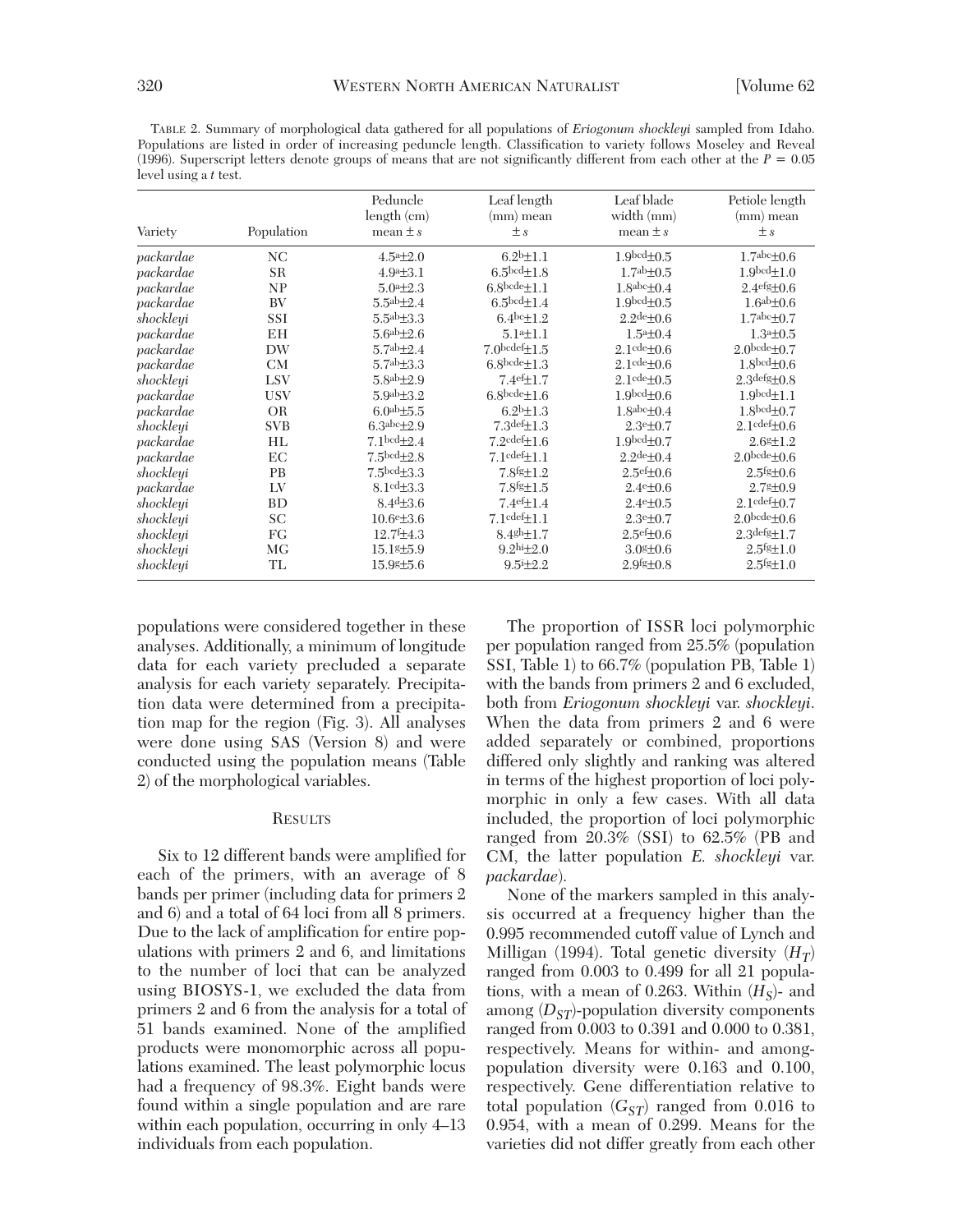or from the overall mean for the species:  $H_T =$ 0. 268 and 0.261;  $H_S = 0.162$  and 0.173;  $D_{ST}$  $= 0.096$  and 0.089;  $G_{ST} = 0.270$  and 0.279 for *E. shockleyi* var. *shockleyi* and *E. shockleyi* var. *packardae*, respectively.

There was little correspondence between assignment of taxonomic rank based on morphology and groupings based on ISSR data (Fig. 2). Populations from both varieties were scattered throughout the tree. There was also very little correspondence to the groupings based on UPGMA and any morphological features measured in this analysis. Genetic identity values ranged from 82.1% (FG to the remaining populations, Fig. 2) to 96.5% (MG to TL) and are within the range expected between varieties of a single species (Crawford 1983).

Populations can be segregated readily into one or the other variety on the basis of averages for morphological data (Table 2), but they do not correspond to previous classifications of these populations (Moseley and Reveal 1996). Peduncle length has been used as a key character to distinguish the 2 varieties (Reveal 1985, Moseley and Reveal 1996). Plants are assigned to *Eriogonum shockleyi* var. *shockleyi* if their peduncle length is >1 cm and to *E. shockleyi* var. *packardae* if the peduncle length is <1 cm. Populations traditionally assigned to *E.*

*shockleyi* var. *packardae* based on morphology (Moseley and Reveal 1996) do have a population average peduncle length <1 cm, but so do 5 other populations traditionally assigned to *E. shockleyi* var. *shockleyi* (SVB, LSV, PB, BD, and SSI; Table 2). Only 4 of the easternmost populations remain in *E. shockleyi* var. *shockleyi* based on average peduncle length alone (SC, MG, TL, and FG; Table 2, Fig. 1).

The morphological data are complex, with much of the information obscured among the averages. When the raw data are examined, it is clear that within each of these populations are individuals with characteristics of both varieties. In all but a single population of *E. shockleyi* var. *packardae* that was sampled (NC), at least 1 individual had a peduncle length that was equal to or exceeded the 1-cm boundary between the 2 varieties. Likewise, all populations of *E. shockleyi* var. *shockleyi* had a minimum of 3 individuals with a peduncle length  $\leq 1$  cm. Only 1 population (NC) entirely comprised individuals with a peduncle length  $\leq 1$  cm.

Although means for each of the morphological characters fell into distinct classes that were statistically different from each other, there were few classes that did not have one or more populations that bridged the gap (Table 2).



Fig. 2. UPGMA tree based on data used to calculate gene diversity statistics. Abbreviations for populations follow Table 1. *Eriogonum shockleyi* var. *packardae* are represented with squares and *E. shockleyi* var. *shockleyi* with circles.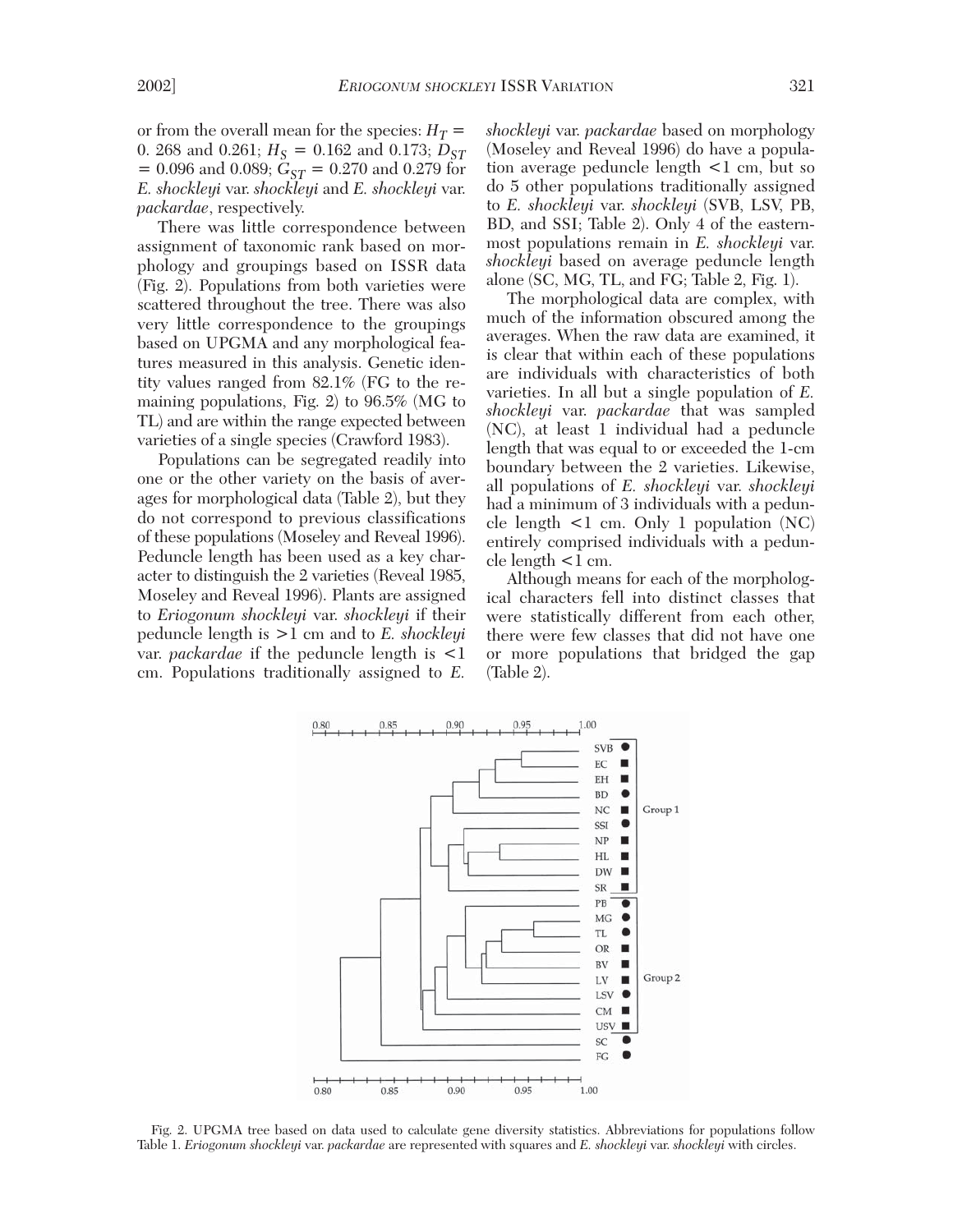

Fig. 3. Map of populations of *Eriogonum shockleyi* sampled in this study with the population average for peduncle length, leaf length, leaf width, and petiole length (Table 2) represented by bars of proportional length for each character. Isobars represent precipitation levels (inches per year), which are labeled for appropriate regions. Map is approximately the same area presented in Figure 1, although county boundaries and rivers have been removed for clarity. Population abbreviations follow Table 1.

Results of the ANOVA and regression analyses indicated that peduncle length, leaf length, and leaf width each differed significantly between the varietal designations of Moseley and Reveal (1996); *P* < 0.01 in each case. All 3 measures were larger in *E. shockleyi* var. *shockleyi* (Table 2). Petiole length did not differ significantly between varieties  $(P =$ 0.13). Likewise, peduncle length, leaf length, and leaf width each significantly varied with longitude (*P* < 0.01,  $r^2 = 0.47$ ;  $P$  < 0.01,  $r^2 =$ 0.33; and  $P < 0.01$ ,  $r^2 = 0.39$ , respectively), with larger measures tending to be in the more easterly populations. Petiole length did not vary significantly with longitude  $(P =$ 0.36). Varietal designations differed significantly in their longitude (*P* < 0.01), with *E. shockleyi* var. *packardae* being the more westerly. However, there was no significant relationship between variety and precipitation  $(P = 0.20)$ . A significant positive relationship exists between peduncle length and precipitation  $(P = 0.027)$ ,  $r^2 = 0.24$ , but not for any of the leaf measurements  $(P = 0.23, 0.21, \text{ and } 0.77, \text{ respectively}).$ 

*Eriogonum shockleyi* grows in areas receiving the least precipitation in Idaho. Populations

sampled in this study are found in areas receiving <8 inches per year, 8–10 inches per year, or 10–12 inches per year. Morphological characters, expressed as averages for each population, are positioned onto a map for southwestern Idaho showing annual precipitation zones (Fig. 3).

#### **DISCUSSION**

The molecular markers sampled in this analysis do not support the taxonomic distinction of *Eriogonum shockleyi* populations into 2 varieties in Idaho (Fig. 2). The UPGMA analysis of markers from 6 ISSR primers does not group populations in accordance with previous taxonomic classifications of Moseley and Reveal (1996).

Similarly, the morphological data do not show any statistically significant gaps that separate the populations based on the characters sampled here (Table 2). However, peduncle length, leaf width, and leaf length each differed significantly between varieties based on a regression analysis, indicating that a gradient in morphology exists. While this is in agreement with the data from Moseley and Reveal (1996),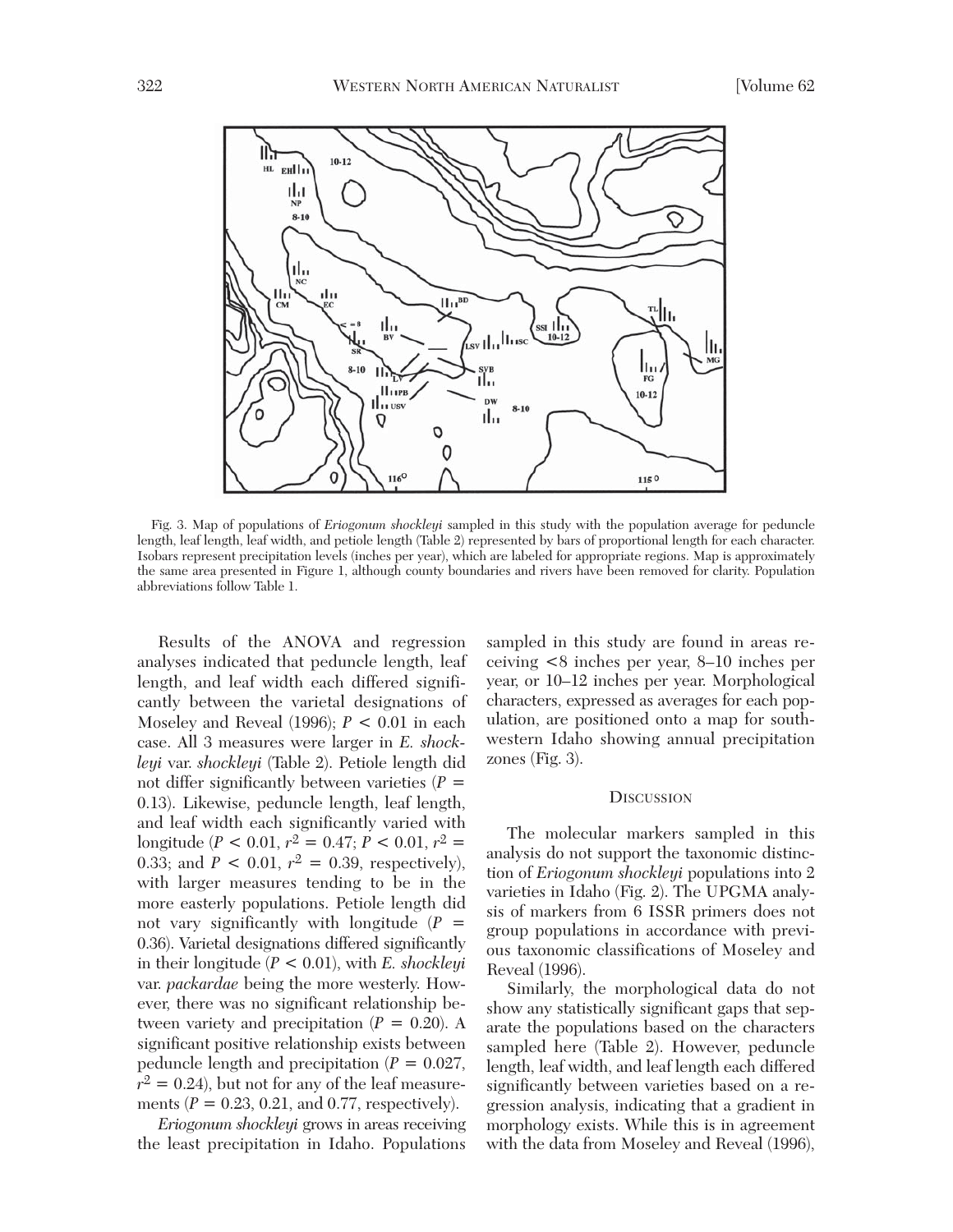petiole length did not show a significant difference. Although this seems to provide evidence for a morphological distinctiveness between the 2 varieties, each of the characters that showed a significant difference between varietal designation also had a significant relationship with longitude. Therefore, it is not possible to state whether the morphological differences seen among these populations are related to taxonomic varieties or to longitudinal position.

A minimum of 2 groups were delimited in this analysis based on ISSR variability (Fig. 2); however, these groups do not correspond well to any morphological feature that may separate them. There is a loose correlation with peduncle length, although this mostly corresponds with the statistically significant difference between (1) SC and all other populations; (2) FG and all other populations; and (3) MG and TL together, but distinct from all other populations (Table 2, Fig. 2). Otherwise, there is only a loose correlation, as populations in group 1 (Fig. 2) have a tendency toward shorter peduncles and those in group 2 (Fig. 2) have longer peduncles (Table 2, Fig. 2). However, there is complete statistical overlap of all 4 morphological characters between all populations in these 2 groups (Table 2).

There is also little correspondence between groupings based on ISSR markers and geographic location of populations. As with the morphological data, there is a slight longitudinal trend with the westernmost populations in group 1 and the easternmost populations in group 2 (Fig. 2). However, the ISSR data do not separate the populations based on their taxonomic designations as there are populations from both varieties in both groups; most notably, FG, which is closest in proximity to MG and TL (Fig. 1), is distinct from all other populations in the analysis (Fig. 2). Likewise, SC, which is closest geographically to SSI (Fig. 1), is clearly genetically distinct from its nearest population (Fig. 2).

Although the data presented here do not demonstrate a distinct difference between the 2 varieties, based either on molecular or morphological evidence, it should be noted that *Eriogonum shockleyi* has a much broader distribution with considerable morphological variation that was not sampled as part of this study. It is possible that the lack of distinctiveness

among the Idaho populations is due to the fact that all may be members of *E. shockleyi* var. *packardae* and all may be genetically and morphologically distinct from the remainder of the species throughout its range.

# Correlation with Environmental Variation

As others have noted (e.g., Moseley and Reveal 1996), there is a general trend in *Eriogonum shockleyi* toward smaller plants in the West and larger plants in the East. This same trend was also observed in this study (Fig. 3, Table 2). Thus, there is a geographic correlation with morphological variation. Statistically significant relationships between peduncle length, leaf width, leaf length, and longitude all were observed in this study, although no significant relationship between petiole length and longitude was observed. The correlation between geography and morphology and the lack of correlation between genetic markers and either of these 2 parameters imply that the differences between populations may be the result of environmental differences. Mapping the sampled populations and population averages for the 4 morphological measurements made in this study onto a map showing precipitation data gives us a rough correspondence between precipitation, geography, and morphology (Fig. 3). Populations from western Idaho comprise the smallest plants and receive the smallest amounts of precipitation. Both plant size and precipitation increase eastward across the state. Westernmost populations are found in either the <8 inch or the 10–12 inch rainfall zone. In contrast, the easternmost populations are found mostly in the 12–14 inch zone or, if in the 10–12 inch zone (SC), are close to the 12–14 inch zone boundary (Fig. 3). Thus, the easternmost populations are receiving more precipitation than those in the West.

A significant relationship between peduncle length and precipitation was detected in this analysis, although no other significant relationship between morphological characters and precipitation was observed. The relationship between morphology and precipitation is not perfect, and in a few cases smaller plants occupy sites with greater amounts of rainfall than a corresponding population with larger plants (SSI and SC). Such discrepancies may be the result of microclimatic or edaphic differences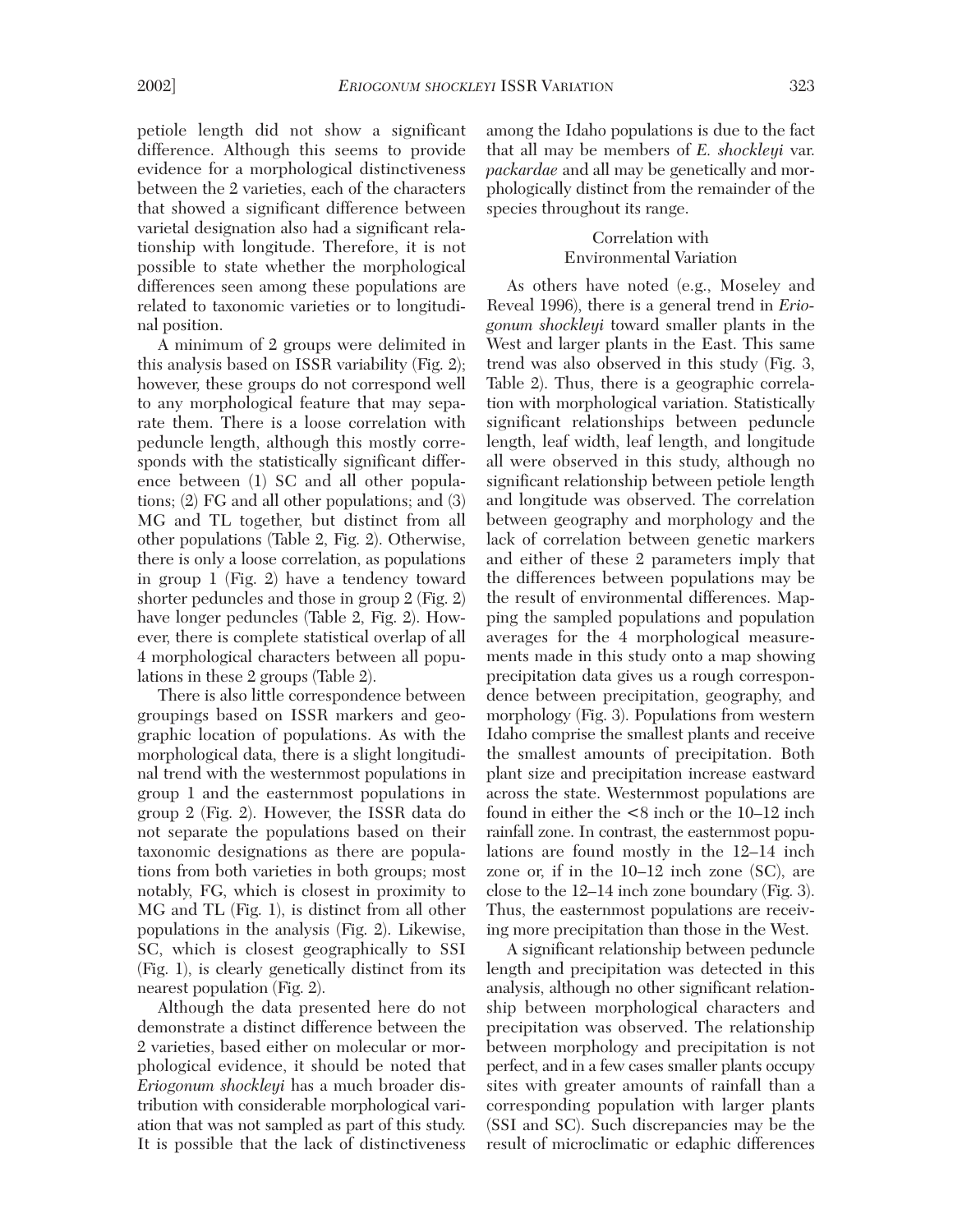between sites. Alternatively, seasonal differences in precipitation may result in morphological variability at different sites. Although the data provide a rough correspondence between precipitation and morphological variation in this species, further work is clearly needed to test whether this is the case. Seeds from different populations should be grown in a common garden environment and the morphological characters measured in these individuals to further verify the differences seen here.

Although the climatic data imply that morphological differences seen in *Eriogonum shockleyi* are environmental, it is possible that the 2 varieties are either in the process of becoming distinct or were formerly distinct, with gene flow now carrying both molecular markers and morphological characters across populations. This possibility also is supported by a significant relationship between longitude and varietal designation, but no significant relationship between longitude and precipitation. If the morphological variability seen among these populations could be attributed entirely to precipitation, then there should be a corresponding relationship between precipitation and longitude as there is with morphology and longitude. Although precipitation sampling areas are few and approximate, the lack of relationship between longitude and precipitation implies that the relationship between morphology and longitude could be due to isolation by distance, or it could be related to other environmental conditions that do have a significant relationship with longitude that were not sampled here.

Although peduncle length served to classify correctly only a single population (NC), there are significant trends in the morphological data. Lack of any distinctness may be the result of incomplete selection against the respective traits in the different populations. Alternatively, it could be the result of gene flow through pollen transfer. The distinctive mixture of individuals of different size classes in the different populations does imply that there may be some selection for certain sizes at different sites, but extensive gene flow from other populations continuously carries alleles with a lesser fitness into the population. To test this, further studies examining the relative fitness of plants of different size categories would be needed on plants in situ at different sites.

# Progenitor-derivative Hypothesis

ISSR data do not provide evidence for a progenitor-derivative relationship (Gottlieb 1973a, 1973b, 1974) between the 2 varieties of *Eriogonum shockleyi*. If such a relationship existed, we would expect levels of genetic variation in *E. shockleyi* var. *packardae* to comprise a subset of the variation found in *E. shockleyi* var. *shockleyi*. Instead, variation was found to be approximately equal and mixed across all populations sampled in this analysis. There was only a single locus that was present in *E. shockleyi* var. *shockleyi* that was absent in *E. shockleyi* var. *packardae*. In contrast, 6 loci were unique to *E. shockleyi* var. *packardae;* however, these were restricted to single populations and were present in only 1–6 individuals within those populations. Four of the 6 loci were found within 1 population (SR). The rare alleles found in this study are most likely the result of limited sample size. Greater sampling would likely find these loci in additional populations.

# Genetic Diversity Among Populations

Levels of genetic variation within rare or geographically restricted plant species are typically low (Ledig and Conkle 1983, Waller et al. 1987, Lesica et al. 1988, Hickey et al. 1991), although several recent studies have indicated high levels of genetic variability in some rare species (Gottlieb et al. 1985, Karron 1987, Ranker 1994, Lewis and Crawford 1995, Smith and Pham 1996, Hickerson and Wolf 1998, Archibald et al. 2001). Within this study, the level of variation as estimated by proportion of ISSR loci polymorphic is approximately equal for populations of both *Eriogonum shockleyi* vars. *shockleyi* and *packardae*. Populations of *E. shockleyi* var. *shockleyi* have both the highest (PB) and lowest (SSI) levels. Because of this, the 2 varieties cannot be separated based on their levels of ISSR loci polymorphic per population.

### Conservation Implications

Results of this study indicate that the varieties of *Eriogonum shockleyi* in Idaho are not distinct from each other based on genetic or morphological data. Morphological variation that exists may be the result of environmental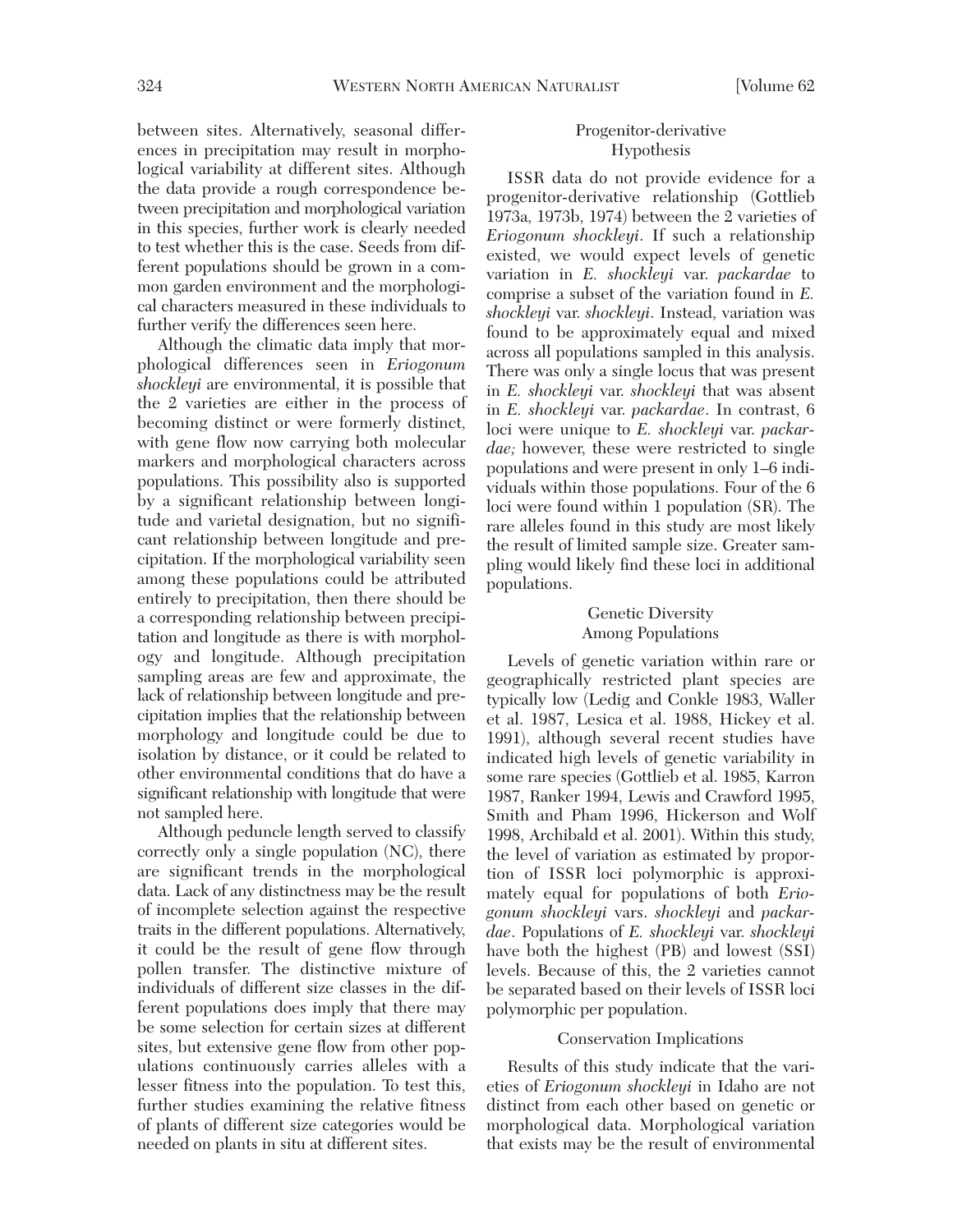differences or, potentially, could be selection in process. Prior to any changes in conservation status of these populations, important information needs to be gathered. First, it is imperative that these populations be compared to others of *E. shockleyi* from throughout the range of the species. It may be that although all Idaho populations are similar, they are distinct from the remainder of the species, and these limited populations in Idaho merit attention. Likewise, even if the Idaho populations do not merit any taxonomic status, their geographic location at the northern limits of the species' range implies that unique loci or alleles may be present and should be accounted for in conservation programs. Second, common garden experiments should be performed on the Idaho populations to determine if, and which, environmental parameters may be affecting morphological variability. If populations remain distinct under common environmental conditions, then it is clear that there is selection occurring among these populations and that they merit conservation status.

#### **ACKNOWLEDGMENTS**

The authors would like to thank Bob Moseley formerly of the Idaho Fish and Game for sharing his ideas on evolution and variability in this species, for providing comments on the manuscript, and for providing locality information on the OR site in Nevada; Ann Debolt of the Bureau of Land Management for sharing information on localities of *Eriogonum shockleyi* in Idaho; Andrea Wolfe for sharing primer sequences and amplification protocols; Leo Bruederle, James Reveal, and Paul Wolfe for providing many helpful comments on the manuscript; James C. Munger for the statistical analysis; and Steve Martin for assistance in fieldwork. This work was funded by a Faculty Research Grant from Boise State University to JFS and a BSU premedical student summer research fellowship to TAB.

#### LITERATURE CITED

- ARCHIBALD, J.K., P.G. WOLF, V.J. TEPEDINO, AND J. BAIR. 2001. Genetic relationships and population structure of the endangered Steamboat buckwheat, *Eriogonum ovalifolium* var. *williamsiae* (Polygonaceae). American Journal of Botany: 88:608–615.
- CHARTERS, Y.M., A. ROBERTSON, M.J. WILKINSON, AND G. RAMSAY. 1996. PCR analysis of oilseed rape cultivars (*Brassica napus L*. ssp. *oleifera*) using 5′-anchored

simple sequence repeat (SSR) primers. Theoretical and Applied Genetics 92:442–447.

- CRAWFORD, D.J. 1983. Phylogenetic and systematic inferences from electrophoretic studies. Pages 257–287 *in* S.D. Tanksley and T.J. Orton, editors, Plant genetics and breeding, part A. Elsevier Science Publishers, Amsterdam, Netherlands.
- DEBOLT, A., AND R. ROSENTRETER. 1988. An illustrated guide to the sensitive plants of the Boise District, Bureau of Land Management, 1988. Technical Bulletin 88–8, USDI, Bureau of Land Management, Idaho State Office, Boise.
- DE LA HOZ, M.P.S., J.A. DAVILA, Y. LOARCE, AND E. FERRER. 1996. Simple sequence repeat primers used in polymerase chain-reaction amplifications to study genetic diversity in barley. Genome 39:112–117.
- FALK, D.A., AND K.E. HOLSINGER. 1991. Genetics and conservation of rare plants. Oxford University Press, New York.
- GOTTLIEB, L.D. 1973a. Genetic differentiation, sympatric speciation and the origin of a diploid species of *Stephanomeria.* American Journal of Botany 60:545–554.
- \_\_\_\_\_\_. 1973b. Enzyme differentiation and phylogeny in *Clarkia franciscana, C. rubicunda,* and *C. amoena.* Evolution 27:205–214.
- \_\_\_\_\_\_. 1974. Genetic confirmation of the origin of *Clarkia lingulata.* Evolution 28:244–250.
- GOTTLIEB, L.D., S.I. WARWICK, AND V.S. FORD. 1985. Morphological and electrophoretic divergence between *Layia discoidea* and *L. glandulosa*. Systematic Botany 10:484–495.
- HICKERSON, L.L., AND P.G. WOLF. 1998. Population genetic structure of *Arctomecon californica* Torrey & Fremont (Papaveraceae) in fragmented and unfragmented habitat. Plant Species Biology 13:21–33.
- HICKEY, R.J., M.A. VINCENT, AND S.I. GUTTMAN. 1991. Genetic variation in running buffalo clover *Trifolium soloniferum,* Fabaceae. Conservation Biology 5: 309–316.
- KARRON, J.D. 1987. A comparison of levels of genetic polymorphism and self-compatibility in geographically restricted and widespread plant congeners. Evolutionary Ecology 1:47–58.
- KLIMAN, R.M., AND J. HEY. 1993. DNA sequence variation at the *period* locus within and among species of the *Drosophila melanogaster* complex. Genetics 133: 375–387.
- LEDIG, F.T., AND M.T. CONKLE. 1983. Gene diversity and genetic structure in a narrow, endemic Torrey pine *Pinus torreyana* Parry ex Carr. Evolution 37:79–85.
- LESICA, P.R., R.F. LEARY, F.W. ALLENDORF, AND D.E. BILDERBACK. 1988. Lack of genetic diversity within and among populations of an endangered plant, *Howellia aquatilis*. Conservation Biology 2:275–282.
- LEWIS, P.O., AND D.J. CRAWFORD. 1995. Pleistocene refugium endemics exhibit greater allozymic diversity than widespread congeners in the genus *Polygonella* (Polygonaceae). American Journal of Botany 82:141–149.
- LYNCH, M., AND B.G. MILLIGAN. 1994. Analysis of population genetic structure with RAPD markers. Molecular Ecology 3:91–99.
- MOSELEY, R.K., AND J.L. REVEAL. 1996. The taxonomy and preliminary conservation status of *Eriogonum shockleyi* S. Wats. in Idaho, 1996. Technical Bulletin 96-4, USDI, Bureau of Land Management, Idaho State Office, Boise.